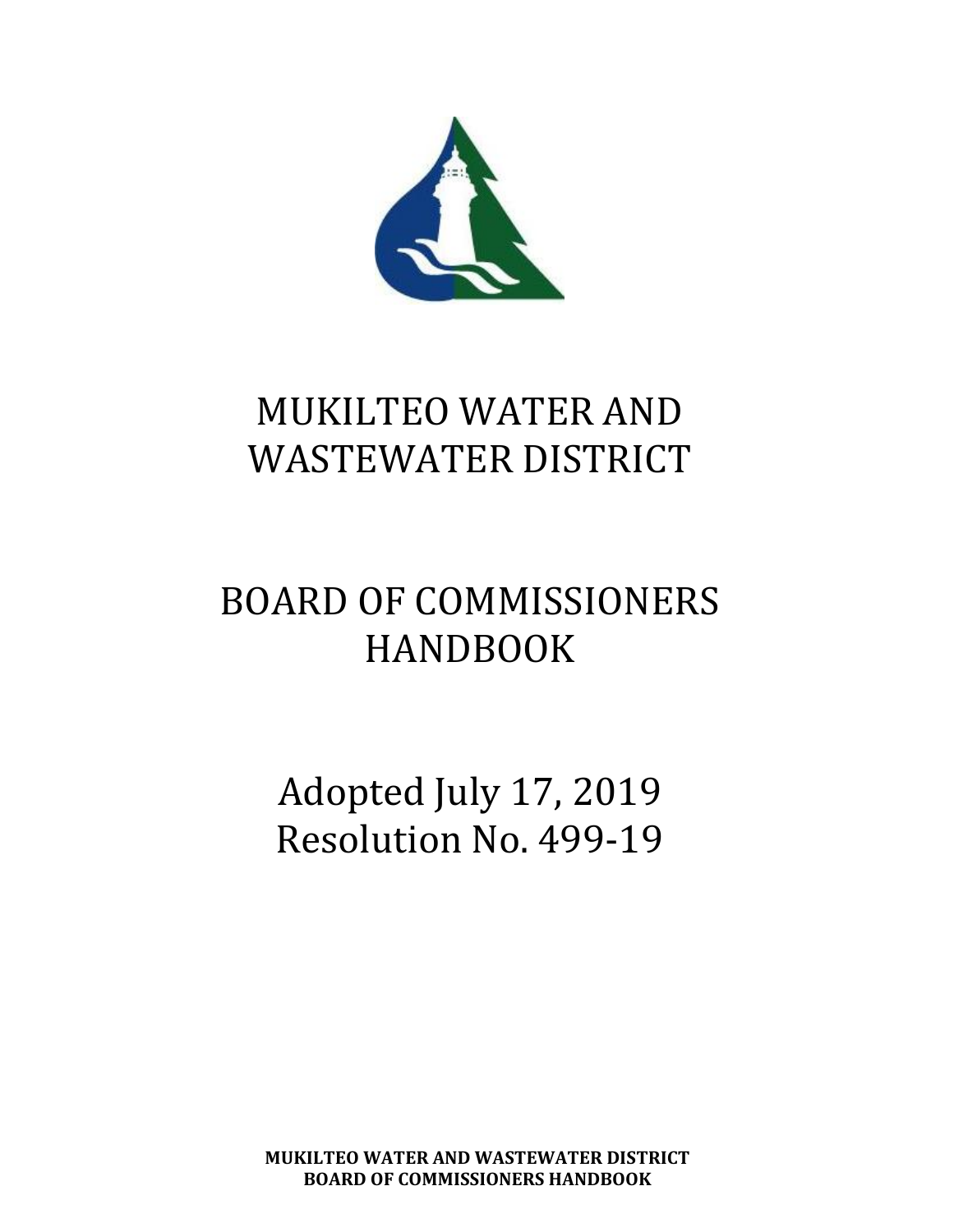#### **SECTION 1 – INTRODUCTION, PURPOSE AND OVERVIEW**

#### **1.1 Introduction**

Mukilteo Water and Wastewater District ("District")is a municipal corporation governed by RCW Title 57. The District provides water and sewer services to residential and commercial customers in Mukilteo, unincorporated Snohomish County, and South Everett. The District is governed by a non-partisan, elected, three-member Board of Commissioners, which collectively sets the policy of the District and takes action in open public meetings.

#### **1.2 Purpose**

The purpose of this document is to serve as a resource for Commissioners, District Staff and customers. In particular these Commissioner Rules of Procedure:

- Explain the rules and procedures of the Board;
- Provide guidance on the respective roles and responsibilities of the Board and District Staff;
- Promote awareness and understanding in administering Commissioner fundamental duties; and
- Highlight some of the most pertinent statutes and constitutional provisions that govern the District and the Board.

#### **SECTION 2 – BOARD OF COMMISSIONERS**

#### **2.1 Board Membership**

The non-partisan Board consists of three (3) members, all of whom shall reside in the corporate boundaries of the District. The term of office of each commissioner is six (6) years. The six-year term of each commissioner shall begin on the first day of January following the commissioner's election, or at such other time as the commissioner is qualified to hold office. Elections for commissioners will be held in odd numbered years with one commissioner position up for election each odd numbered year. See RCW 57.12.030 and Snohomish County Elections.

#### **2.2 Board Officers**

At its first regular meeting in January of each year, the Board shall elect a President, Vice President and Secretary. The Board may, by majority vote, remove or change an officer or officers at any time. The President shall preside over all meetings. In his/her absence, the Vice President shall act as the presiding officer of the Board. In the case of a vacancy on the Board, the Board will re-elect officers at the first regular meeting after the vacancy has been filled.

#### **2.3 Powers of Commissioners**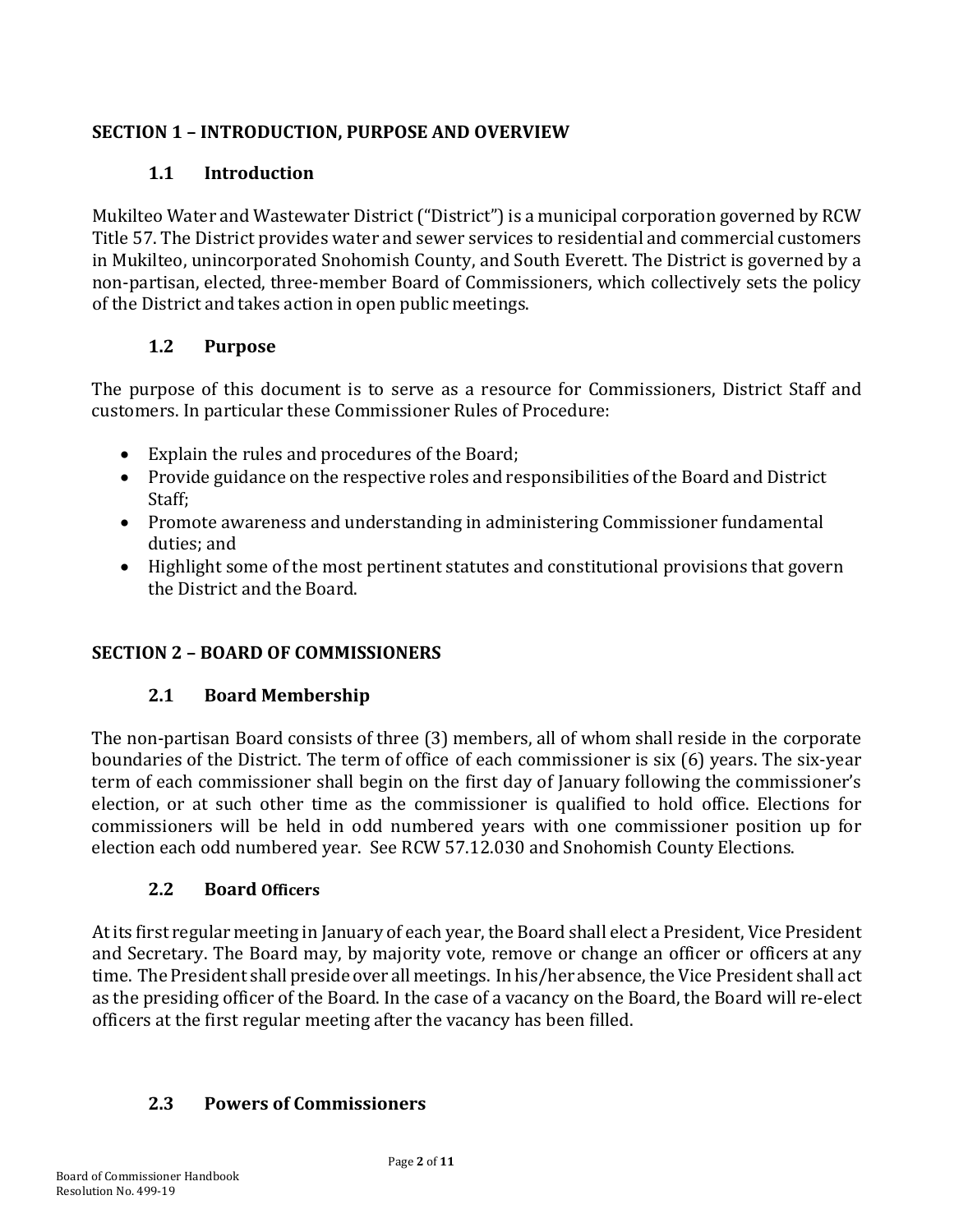**2.3.1 Board as a Whole.** The powers of the Board reside in the Board as a whole. An individual commissioner has no power to act on behalf of the Board or the District unless expressly authorized by the Board.

**2.3.2 Board Decides District Policy.** The Board shall decide all matters of policy of the District. The Board may not delegate its power to decide a matter of District policy.

**2.3.3 Board Action.** The Board takes action only by a majority of the Board (two Board members) voting in favor of a motion or in favor of adopting a resolution during open session of a regular or special meeting.

**2.3.4 Resolutions.** Although the Board may take action either by approving a motion or by resolution, a resolution is the preferred method for approving a contract that requires a Board member's signature, or for adopting a policy. Each commissioner present shall sign the adopted resolution.

**2.3.5 No Speaking Agent without Authorization.** Other than explaining or discussing Board approved action(s) or policies, or unless and only to the extent expressly authorized by the Board, no commissioner may speak publicly on behalf of the District or the Board. This applies to both written and verbal communications. Absent such express authorization, any commissioner speaking publicly about the District or matters that affect the District must clearly explain that the statement is the speaker's personal position and not a statement on behalf of the District or the Board. Any commissioner who violates this Section 2.3.5 shall be subject to Board action, including but not limited to a motion of censure.

**2.3.6 Appointment of District Manager.** The Board has the power to appoint, terminate and review the performance of the General Manager. The General Manager reports to, and is supervised by the Board subject to any employment agreement. The General Manager is responsible for hiring, terminating and supervising all other personnel employed by theDistrict.

**2.3.7 Authority of the Board**. The Board has authority, on behalf of the District, to exercise all of the express and implied powers of the District pursuant to RCW Title 57 and other statutes and regulations. This includes, but is not limited to the sole power to set rates, approve the District's Comprehensive Plan, Capital Improvement Plan, operating and capital budgets and any amendments thereto. The Board also has the sole power to approve contracts, however, the Board may by resolution delegate its power to enter into or sign contracts to the General Manager but may limit that delegation in its sole discretion to certain types of contracts or contracts below a certain dollar amount.

**2.3.8 Litigation.** The Board has the power to authorize the initiation of litigation or to approve the settlement of a claim whether or not in formal litigation. The Board's power to settle a claim may be limited by an agreement with an insurance company or governmental insurance pool. The Board may delegate its power to initiate or settle litigation to the General Manager subject to certain maximum dollar amounts. No specific Board authorization is required to authorize the attorney for the District to initiate litigation to collect on a delinquent account, or foreclose on a real property lien pursuant to RCW 57.08.081, or as such statutes may be modified or superseded.

#### **2.4 Compensation**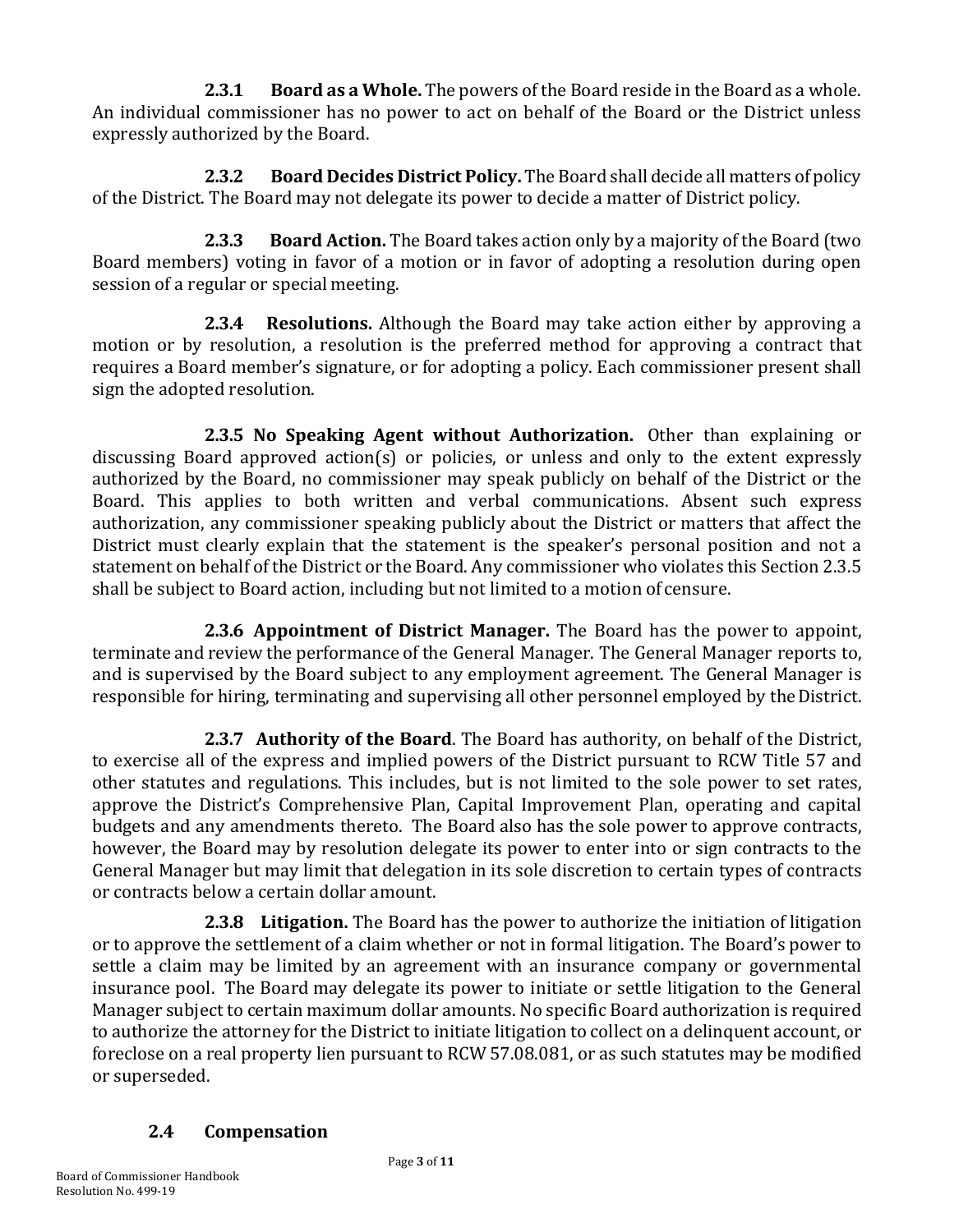Commissioners are compensated per state law (RCW 57.12.010) and are entitled to statutory compensation for each day or portion thereof spent in actual attendance at Board meetings or in performance of other official services or duties on behalf of the District. The Board shall determine if attendance at meetings other than regular or special meetings of the Board are compensable subject to the statutory maximum. A commissioner shall be entitled to statutory compensation for attending any of the following meetings:

- Regular or special Board of Commissioners meetings (attendance by teleconference is not permitted).
- Washington Association of Sewer and Water Districts (WASWD) events including: fall and spring conferences, Section III meetings, commissioner workshops, and WASWD Board or committees on which a commissioner serves.
- Educational or training seminars on policies related to water industry or publicagencies, approved by the Board during the annual budget process or pre-approved on a case by case basis.
- SNO-KING Coalition (the Board shall authorizes one commissioner to attend on behalf of the District).
- Court or Administrative Hearings involving the District or an issue of significant interest to the District as pre-approved by the Board.

# **2.5 Travel and Reimbursement**

Commissioner travel and reimbursement shall be in accordance with the District policies for employee reimbursements contained in section 5.17 of the District Employee Policy Handbook as well as section 5 and 6 under general purchasing requirements of the Purchasing Policy Manual pertaining to credit cards, travel and reimbursements. Travel to and from Board of Commissioner meetings is not considered travel for the purpose of reimbursement.

# **2.6 Conflicts of Interest**

Commissioners are subject to the Code of Ethics for Municipal Officer – Contract Interests (RCW 42.23). When a conflict of interest exists, the commissioner must (a) declare that a conflict of interest exists at an open public meeting and ensure that such declaration is reflected in the approved minutes of the meeting; and (b) refrain from voting or in any way influencing a decision of the Board, unless the Commissioner's vote is necessary based on the opinion of District Counsel.

#### **2.7 Vacancies**

In the event of a vacancy on the Board, the Board shall direct the General Manager to notify Snohomish County of Elections of the vacancy. The Board shall fill the vacancy pursuant to RCW 57.12.020 and RCW 42.12.070, which currently provides that when a commissioner position is vacant, the remaining members of the Board shall appoint a qualified person to fill the vacancy within 90 days.

# **2.8 Excused Absences; Absenteeism**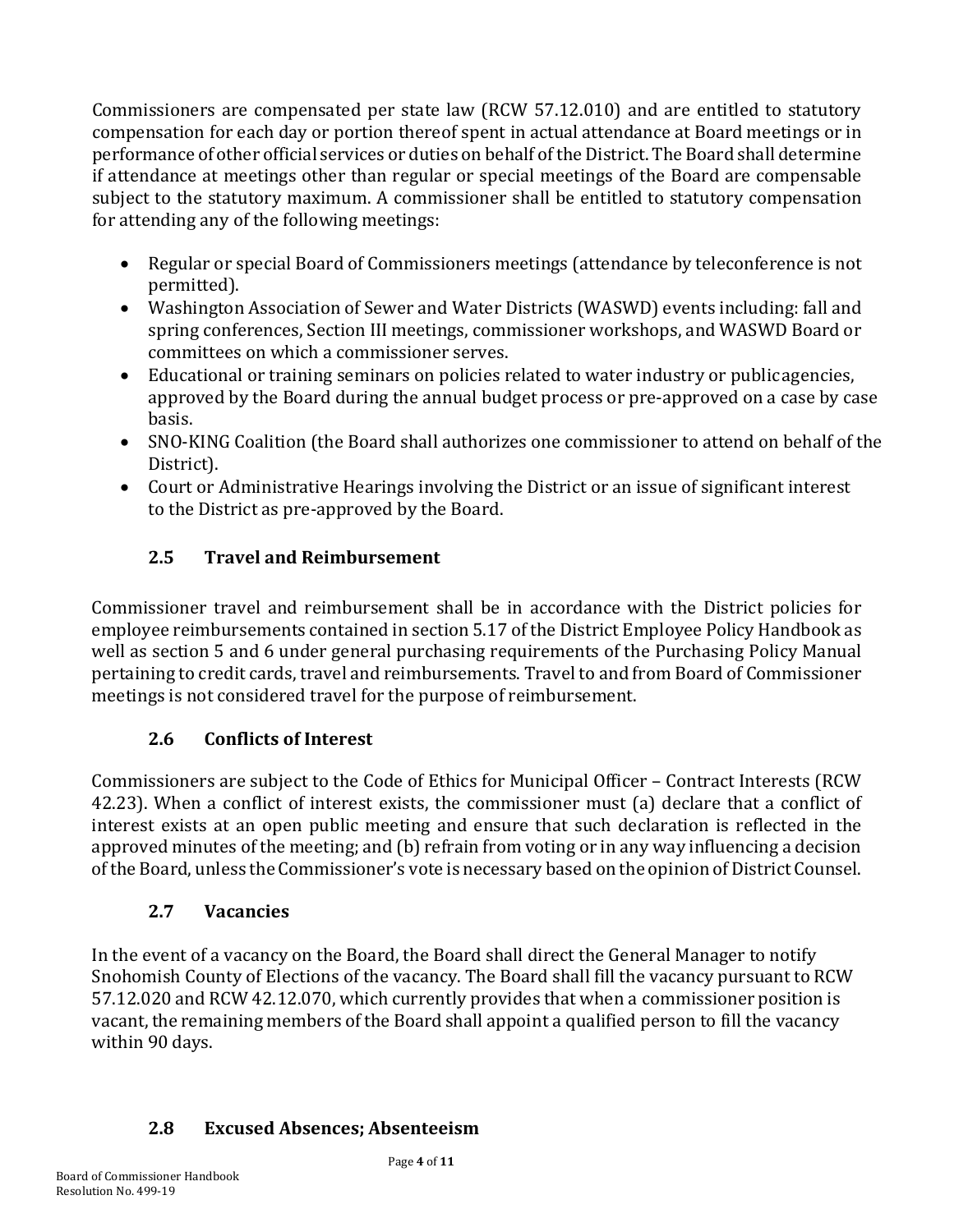If a commissioner knows that he or she will miss all or part of a scheduled meeting of the Board of Commissioners, then such commissioner shall promptly, and if possible in advance, notify the General Manager or the Board President of the absence and the reasons therefore. The Board of Commissioners may, by motion at a meeting of the Board, determine if a commissioner's absence is excused or unexcused. If a commissioner has three consecutive unexcused absences, that commissioner's position may be declared vacant pursuant to RCW 57.12.020. After a commissioner's second consecutive unexcused absence, the Board President or Vice President shall send written notice to that commissioner notifying him/her the potential ramifications of a third consecutive unexcused absence. A commissioner should not have more than four unexcused absences over a rolling one year period. A commissioner who has more than four (4) unexcused absences in a rolling one year period may be subject to discipline pursuant to Section 3.15, as well as the provisions of RCW 57.12.020 if applicable.

# **2.9 Anti-Nepotism Policy**

Commissioners shall be aware that District policy prohibits the employment of the relative of any commissioner to avoid the appearance of improper influence or favor and to protect the District's confidentiality. "Relative" shall include the following: Father, Father-in-law, Stepfather; Mother, Mother-in-law, Stepmother; Son, Son-in-law, Stepson; Daughter, Daughter-in-law, Stepdaughter; Grandparents; Grandchildren; Sister, Sister-in-law, Stepsister; Brother, Brother-in-law, Stepbrother; Spouse, Registered Domestic Partner; Half-brother, Half-sister, Uncle, Aunt, Cousin, Nephew and Niece.

#### **2.10 Commissioners Prohibited from Employment with District**

While serving as a commissioner, an individual may not be employed by the District on a full or parttime basis. A commissioner who applies for an open District position shall resign from the Board prior to submitting an application for the position.

#### **2.11 District Equipment**

All District property, equipment, electronics and services shall be used exclusively for District purposes. If the District, in its discretion, provides commissioners with a cellular phone or electronic device, the equipment shall be used for District business only. Commissioners shall not use the premises, vehicles, equipment or tools of the District for personal purposes at any time.

The Commissioner is also responsible for reasonable care and safeguarding of the equipment provided ensuring that unauthorized users are not allowed to access or use any District provided electronic devices. Unauthorized or improper use of electronic devices may result in the District revoking its permission for the Commissioner to use the electronic device, in which case the Commissioner shall return the device to the District promptly upon demand therefore.

In the event of lost, stolen or damaged equipment the Commissioner shall notify the General Manger immediately. If the incident is due to the Commissioner's negligence or intentional misconduct, as determined by the District Board of Commissioners, the Commissioner shall be responsible for the full replacement cost of the item(s).

Page **5** of **11** When the Commissioner leaves office, all District property and District provided electronic devices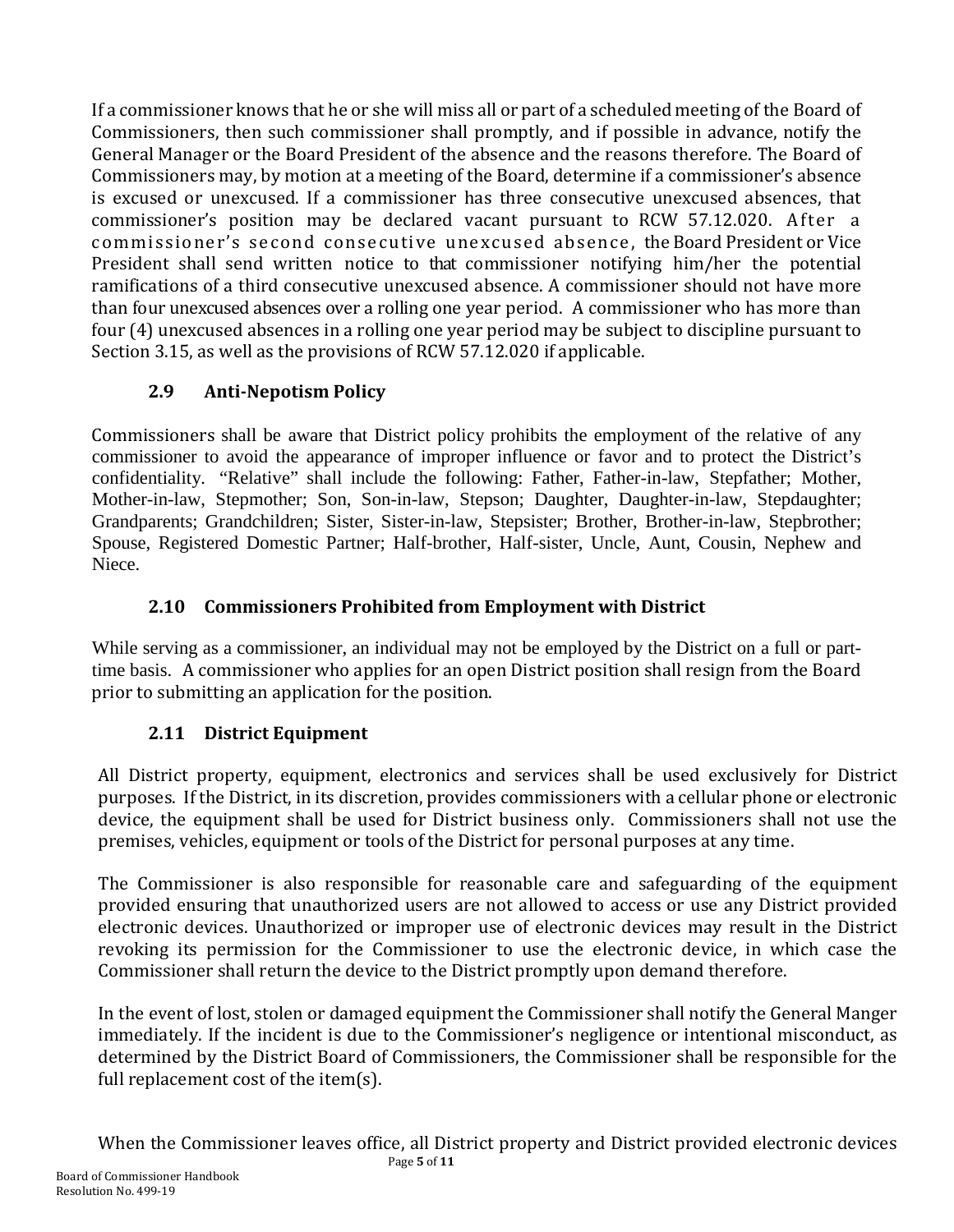and accessories in the Commissioner's possession shall be immediately returned to the General Manager. Failure to do so will result in the Commissioner being charged for the full replacement cost of the unreturned electronic devices and/or accessories.

Any and all District-related or issued programs, applications, software, data and information stored on any District electronic device remains the sole and exclusive property of the District. Commissioners are reminded that correspondence, communications and information stored on any District electronic device may constitute public records subject to the Public Records Act, Chapter 42.56 RCW. To avoid any comingling of public and personal information, Commissioners are strongly discouraged from sending, receiving or storing personal correspondence, communications and information on any District-provided electronic device and should not delete or remove any Districtrelated correspondence, communications or information from such device without first consulting with the General Manager or the General Manager's designee to ensure that proper measures are taken to preserve and archive any public records maintained on the electronic device.

### **SECTION 3 – BOARD OF COMMISSIONERS MEETINGS**

#### **3.1 Time and Place for Regular Meetings of the Board**

The regular meeting date of the Board is the first and third Wednesday of each month, at the District's Office, located at 7824 Mukilteo Speedway, Mukilteo Washington. Prior to the end of each calendar year, the Board shall adopt by resolution the dates and time of regular scheduled meetings for the upcoming year, specifically noting any regular meeting that will not be held on a first or third Wednesday of themonth due to conflicts with holidays, WASWD conferences or other reasons to avoid conflicts with commissioner duties to ensure a quorum is present. Thereafter, the Board may, by resolution or motion, change the date, time or place of a regular meeting to avoid conflicts with other commissioner duties, or to ensure a quorum is present.

#### **3.2 Special Meetings**

Special meetings of the Board are governed by RCW 42.30.080, which permits such meetings to be called at any time by the Board President or a majority of the members of the Board by delivering written notice personally, by mail, by fax, or by electronic mail to each member of the Board. Notice shall promptly be posted on the District website and on the front door of the District office, and provided to local media as required by law. In the event of an emergency, the Board may conduct a special meeting in conformance with RCW 42.30.070 and RCW 42.30.080 or comparable statutory provisions in effect at that time.

#### **3.3 Work or Study Sessions**

The Board may schedule a special meeting classified as "study session" or "work session" that allows the Board to study certain issues in more depth than possible at a regular Board meeting. A work session will be open to the public, is subject to the Open Public Meetings Act, and public comment will be allowed at the start of the session. Beyond that, no further audience participation will be allowed without approval of a majority of the Board.

# **3.4 Meeting Agenda**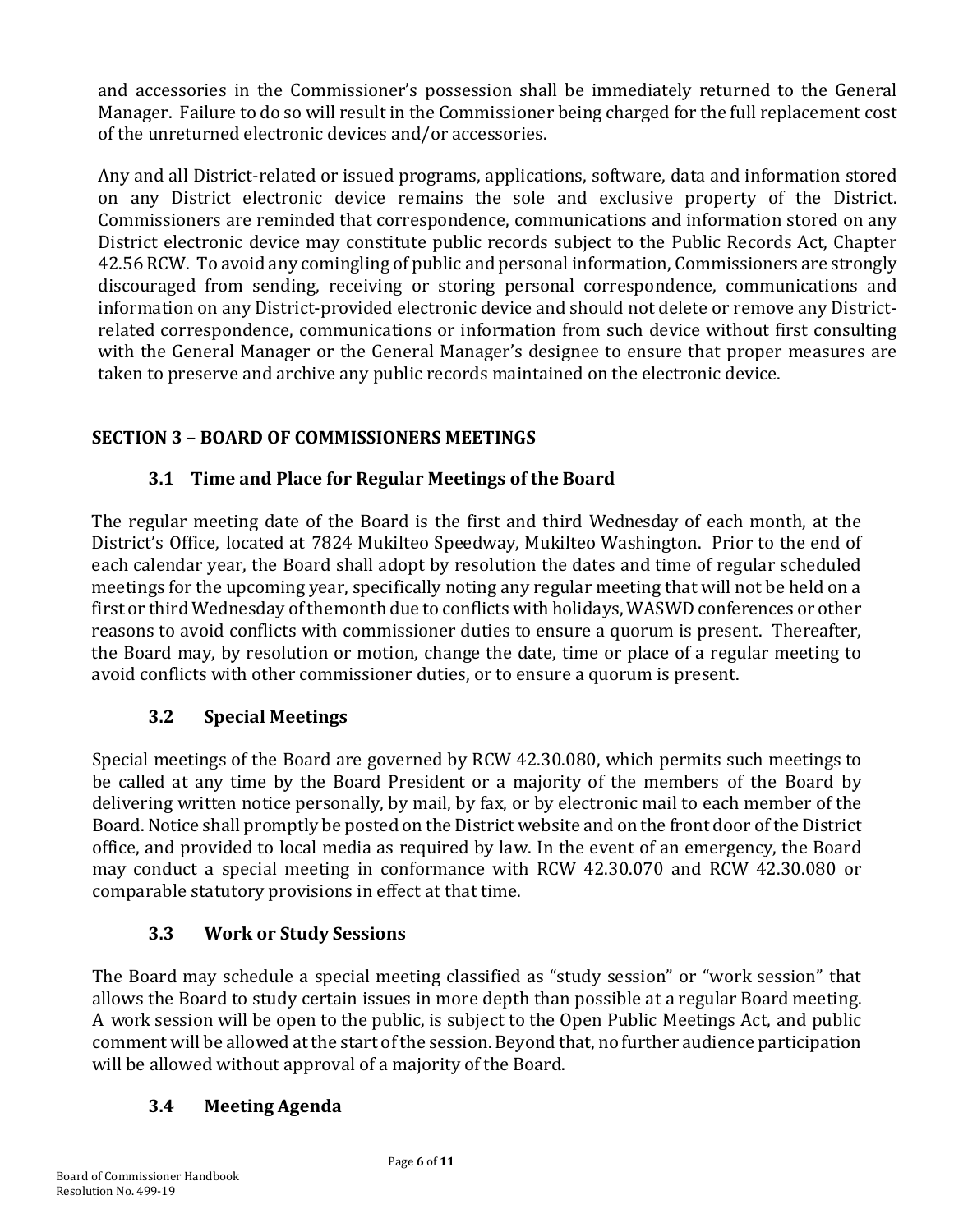The General Manager and staff will prepare a written agenda for each board meeting and will post the same on the District website and distribute to each commissioner in advance of the meeting, and where possible at least two (2) business days before each Board meeting. Commissioners may still add to or make adjustments to the agenda at each meeting. Commissioners shall vote to approve the agenda at the beginning of the meeting.

#### **3.5 Order of Business**

The Board President, or Vice President in the event the President is absent, shall convene the meeting and proceed with the agenda given by the General Manager.

#### **3.6 Public Comment**

The Board will accept public comment at the beginning of each meeting after the call to order. During "Public Comment" speakers may speak to any topic except those topics scheduled for a public hearing during the meeting. Absent permission of the Board to extend, each speaker is limited to five (5) minutes. In the event that there are more persons wishing to be heard than can be accommodated in 30 minutes, the Board President may reduce the minutes allotted to each speaker to accommodate more speakers. The Board President may direct staff to keep the time for each speaker. Once public comment is closed and the Board moves on to the next agenda item, the Board is not obliged to accept any further public comments except as part of a public hearing.

# **3.7. Open Public Meeting**

All meetings of the Board are subject to the Open Public Meetings Act (Chapter 42.30 RCW). With the exception of matters that are authorized for executive session or other closed session under Chapter 42.30 RCW, or other statutes, all portions of a regular and special meeting shall be in open session.

Under Washington case law interpreting the Open Public Meetings Act, all discussions relating to District business with a majority of the members of the Board of Commissioners are potentially subject to the Act, including telephonic or other remote communications. Further, as discussed in Section 3.13, this can include serial communications such as email or text messages. Commissioners are advised to only discuss District business at a regular or special Board meeting.

#### **3.8. Executive Session**

Executive session is permitted and governed by RCW 42.30.110, and can only be held for purposes stated in RCW 42.30.110. Prior to going into executive session, the President of the Board shall state the purpose of the executive session, specify the time when the executive session will commence, when it will be concluded, and whether any Board action is expected following the executive session. The commissioners, necessary staff, professional consultants (if necessary), and the attorney for the District shall move to a nearby room to conduct the executive session. There shall be no audio or video recording of any executive session. When the executive session concludes, those present in the executive session will return to the Board Room for open session.

#### **3.9 Quorum**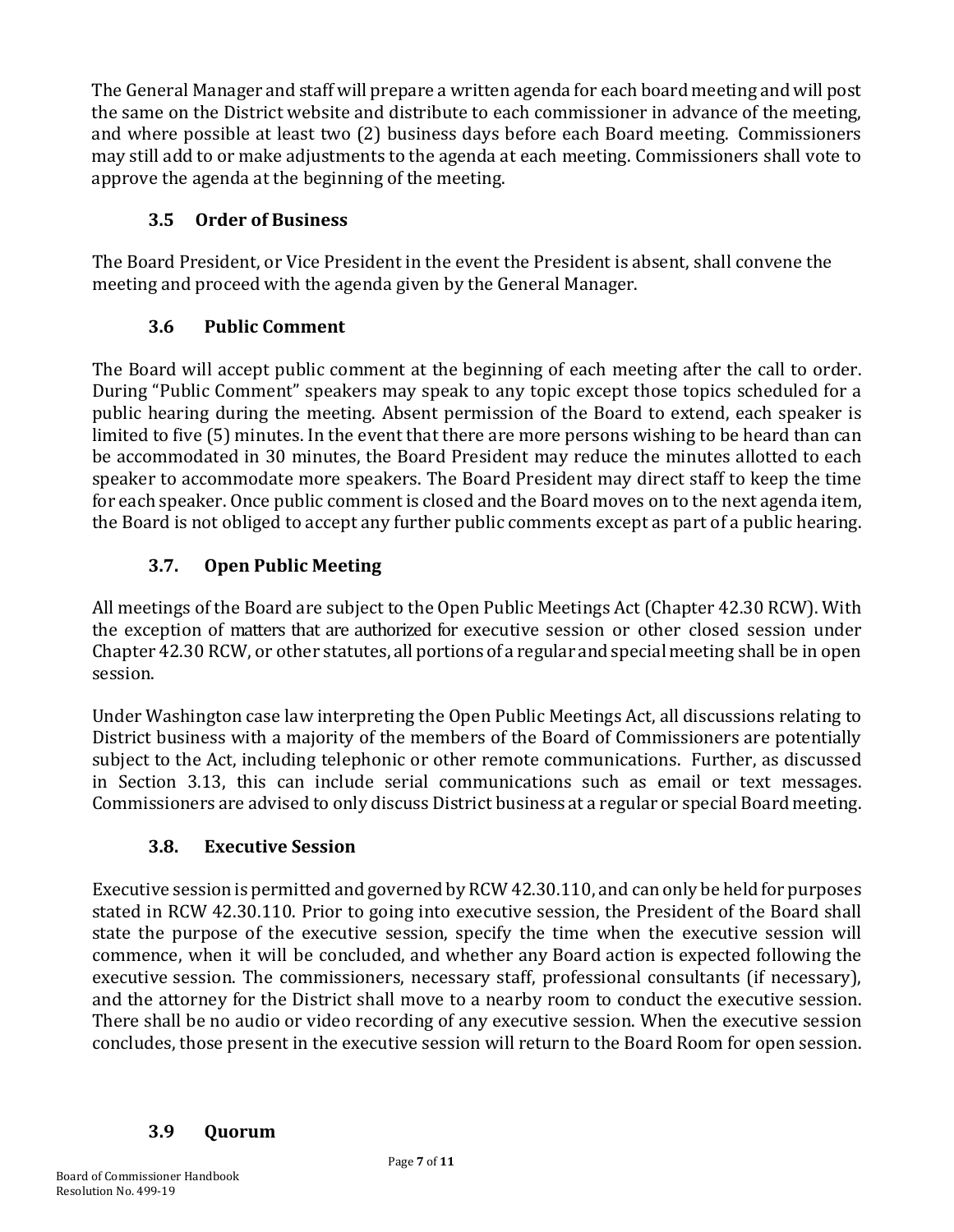A majority of the Board shall constitute a quorum and is necessary for the transaction of any District business. In order to approve and sign vouchers, at least two commissioners must be present in person at the meeting.

### **3.10 Meeting Minutes**

The General Manager or designee shall prepare minutes of regular and special meetings of the Board. Whenever possible, draft minutes shall be included in the Board agenda packet and considered at the next meeting of the Board. Final approved minutes shall be signed by the commissioners and posted on the District website. Aside from approved resolutions, the approved meeting minutes shall be the official record of Board action.

# **3.11 Conduct of Meeting and Mutual Respect**

Commissioners shall conduct themselves in a respectful manner during meetings and avoid insulting or rude language toward each other, District staff or members of the public. A commissioner shall neither, by conversation or otherwise, delay or interrupt the proceedings of the Board, nor interrupt any other commissioner while speaking. Members of the public shall also generally adhere to these same principles of respectful behavior.

# **3.12 Participation by Telephone/Video Conferencing will not be Allowed.**

Commissioners may not participate in a regular or special meeting of the Board via telephone or video conference.

# **3.13 Electronic Communications.**

Commissioners are strongly encouraged to use the District's email system and District-provided equipment when conducting District business.

Email communications that are intended for review by all commissioners, whether concurrently or serially, must be considered in light of the Open Public Meetings Act. If the intended purpose of the email is to have a discussion that should be held in an open meeting, the electronic discussion should not occur. The use of email communications to form a collective decision of the Board is inappropriate and could be a violation of the Open Public Meetings Act. This information is also applicable to text messages.

# **3.14 Expectations of Commissioners.**

Commissioners will strive for the following in the exercise of his or her office:

• Conscientiously and consistently attend meetings of the Board of Commissioners.

Adequately prepare for meetings by the reading the agenda packet and related materials, and asking questions when necessary to ensure an understanding of an issue before making a decision. At meetings, pay attention, ask questions, listen to others and treat all present with courtesy and respect.

• Consider the long-term needs of the District, the options available and the short and long-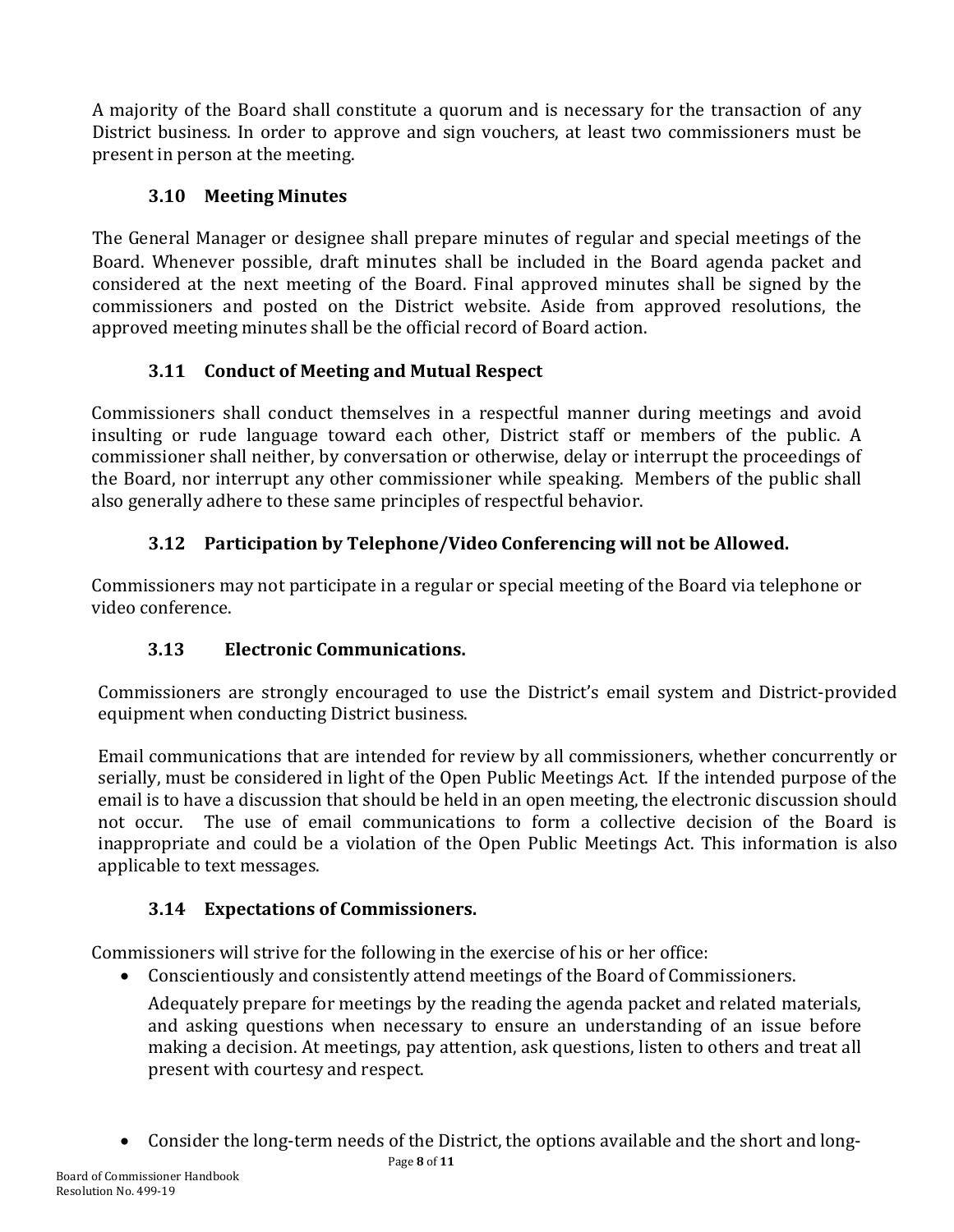term impacts of each option.

- Scrupulously avoid any conflict of interest or the appearance of unfairness.
- Take seriously the Board's role as a steward of public funds.<br>• Treat District staff with respect understanding that the Board
- Treat District staff with respect, understanding that the Board and staff each play a distinct but crucial role in the success of the District.
- Once a decision is made, support the decision of the Board, even if not on the prevailing side, and do not undermine District staff charged with executing thatdecision.
- Read and become familiar with the relevant statutes and legal provisions that apply to the Board's work, in particular the Open Public Meetings Act and Public Records Act, and fulfill the statutory requirements for training.
- Participate in WASWD training and conferences to better understand the duties of commissioners and statewide water and sewer issues.
- Represent the District to the customers, the larger community and the industry in a positive manner.
- Always remember that only the Board as a whole has the power to set policy or take action, not an individual commissioner.

### **3.15 Commissioner Misconduct**

The Board has the authority to discipline a commissioner who violates these Rules of Procedure, including but not limited to Sections 2.3.5, 2.5, 2.8, 3.11 or 3.13 or violates any applicable law, regulation or statute. Such discipline may include a warning, reprimand, censure, limitation on commissioner privileges, including representing the District at any outside meeting or event or attending meetings, training or educational seminars, or any combination thereof. A commissionerwho is the subject of a motion for disciplinary action may vote and be heard on the motion.

#### **SECTION 4 – RELATIONSHIP BETWEEN BOARD AND DISTRICT MANAGER AND OTHERS**

#### **4. 1 Overview**

The Board sets policy for the District and that policy is implemented by the District staff. To successfully implement policy it is critical that commissioners and staff understand and respect their separate roles. Another role of the Board is to establish priorities and goals for the General Manager. The Board hires the General Manager to implement the policies and to manage District staff, administration and operation.

#### **4. 2 General Manager**

The General Manager is the chief executive officer of the District and dealings between the General Manager and commissioners should be marked by respect for the respective roles of each. The General Manager is responsible to the Board as a whole and not to individual commissioners. The General Manager supervises the daily operations of the District, reports to the Board regarding the General Manager's supervision of District operations, and makes recommendations to the Board.

The General Manager is responsible for hiring, supervising and terminating District personnel.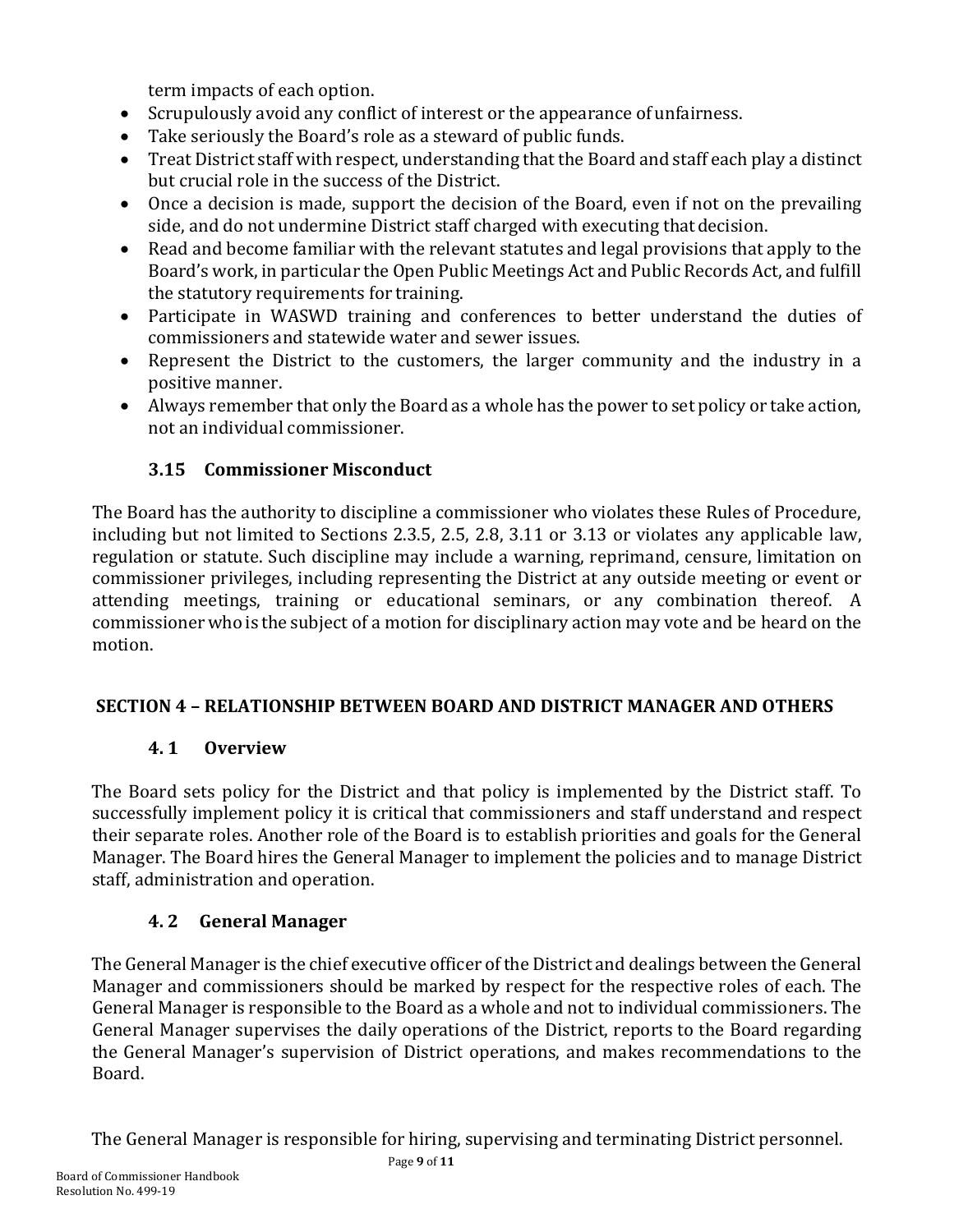The Board authorizes positions and approves the budget for these positions, but it is the General Manager who makes the appointments and, is responsible for all other personnel decisions.

**4.2.1 Availability for Individual Meetings with Commissioners.** Given reasonable notice, the General Manager shall be available to meet with one commissioner at a time during normal business hours to answer questions or discuss issues or concerns related to the District. In no event may a quorum of commissioners be present at a meeting with the General Manager other than during a regular or special meeting of the entire Board. Attendance at WASWD or Sno-King Water Coalition events where the General Manager and more than one commissioner may be in attendance is not considered a meeting if no District business is discussed by the attending Commissioners.

### **4.2.2 Acting General Manager.**

When the General Manager is absent and unavailable for an extended period of time due to vacation or illness, the General Manager shall designate an acting General Manager.

### **4. 3 Board of Commissioners Non-Interference with Staff and Consultants**

The Board shall not direct or give orders to any subordinate of the General Manager. The Board's primary staff contact person is the General Manager. During open session of a Board meeting, commissioners may fully and freely discuss with the General Manager anything pertaining to performance of duties by District employees or pertaining to District affairs. The Board is to work through the General Manager when dealing with hired consultants including engineers, outside accountants and special legal counsel. Individual commissioners should not, directly or indirectly, attempt to influence personnel matters, which are under the General Manager.

#### **4. 4 Roles and Information Flow**

Commissioners will direct all requests for information directly to the General Manager or to a department manager with a copy to the General Manager. The General Manager may respond directly or direct another staff member to respond. The only exception is a request for information made to a management level staff person present during an open public meeting. The sharing of information with the Board is one of the General Manager's highest priorities.

#### **4. 5 Attorney for the District**

The attorney for the District serves as general legal counsel and is hired by, and reports to, the Board. The attorney for the District does not represent any individual commissioners, but rather the Board and the District as a whole. In addition to being the legal advisor to the Board, the attorney for the District provides legal counsel to the General Manager and other management level staff. The attorney for the District may represent the District in formal litigation. From time to time, the attorney for the District may work with the Board and General Manager to recommend that the Board retain special legal counsel to represent the District in a particular matter.